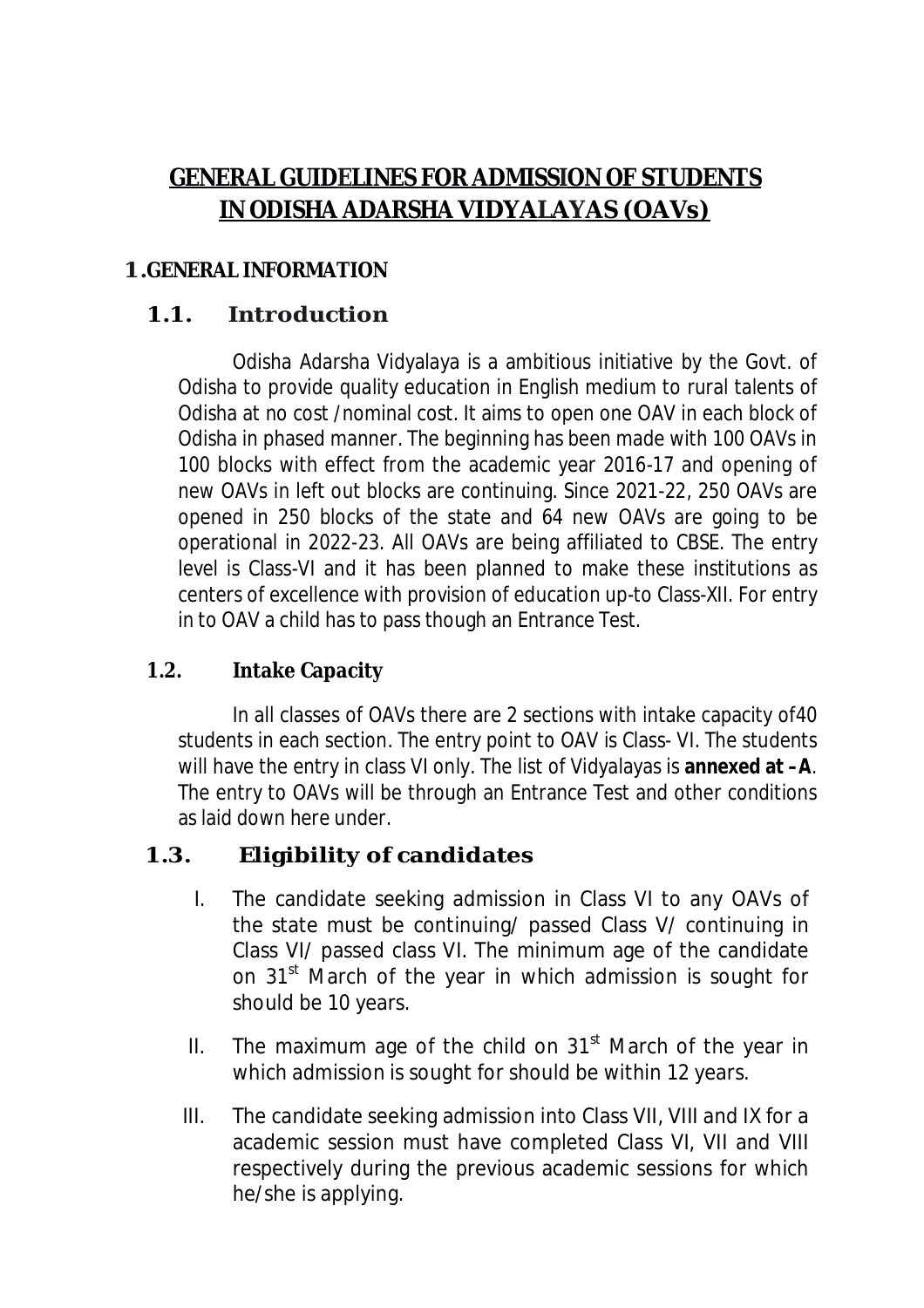- IV. A candidate must be above 11, 12 and 13 years of age as on 31<sup>st</sup> March/ 1<sup>st</sup> April of the year for which he/she is applying for admission into Class VII, VIII and IX respectively through lateral entry.
- V. The children passing out of schools running under State Government/ ICSE/ CBSE/ Odia Medium Private Institutions are eligible for taking admission in Odisha Adarsha Vidyalaya as provided that the Institution possesses the status of **Certificate of Recognition(CoR)**from the State Government.
- VI. A candidate is to apply for taking admission into a OAV corresponding to his/her native residential block only.
- VII. The child belonging to the respective block but continuing his/her academic Class as applicable in a school other than the native block is eligible to apply, provided he/she has to produce the residential certificate.
- VIII. A candidate is eligible to apply for admission into a Class at one OAV only for a given academic year as applicable.

#### **1.4. Reservation**

The quota of reservation in OAVs will be Block specific. Reservation is based on caste, category as well as sex. The block wise reservation of seats for each category is thereon at **Annexure-B**.

**1.4.1.** Seats shall be reserved for admission of candidates belonging to SCs and STs as per the percentage of population of the respective blocks. (separate sheet attached for reservation block wise)

**1.4.2.** There will be reservation of 4% for PWD category. One percent each shall be reserved for the persons withbench mark disabilities under clauses(a), (b) & (c) and one percent for persons with bench mark disabilities under clauses (d)  $&$  (e) namely

- a) Blindness & low vision
- b) Deaf & hard of hearing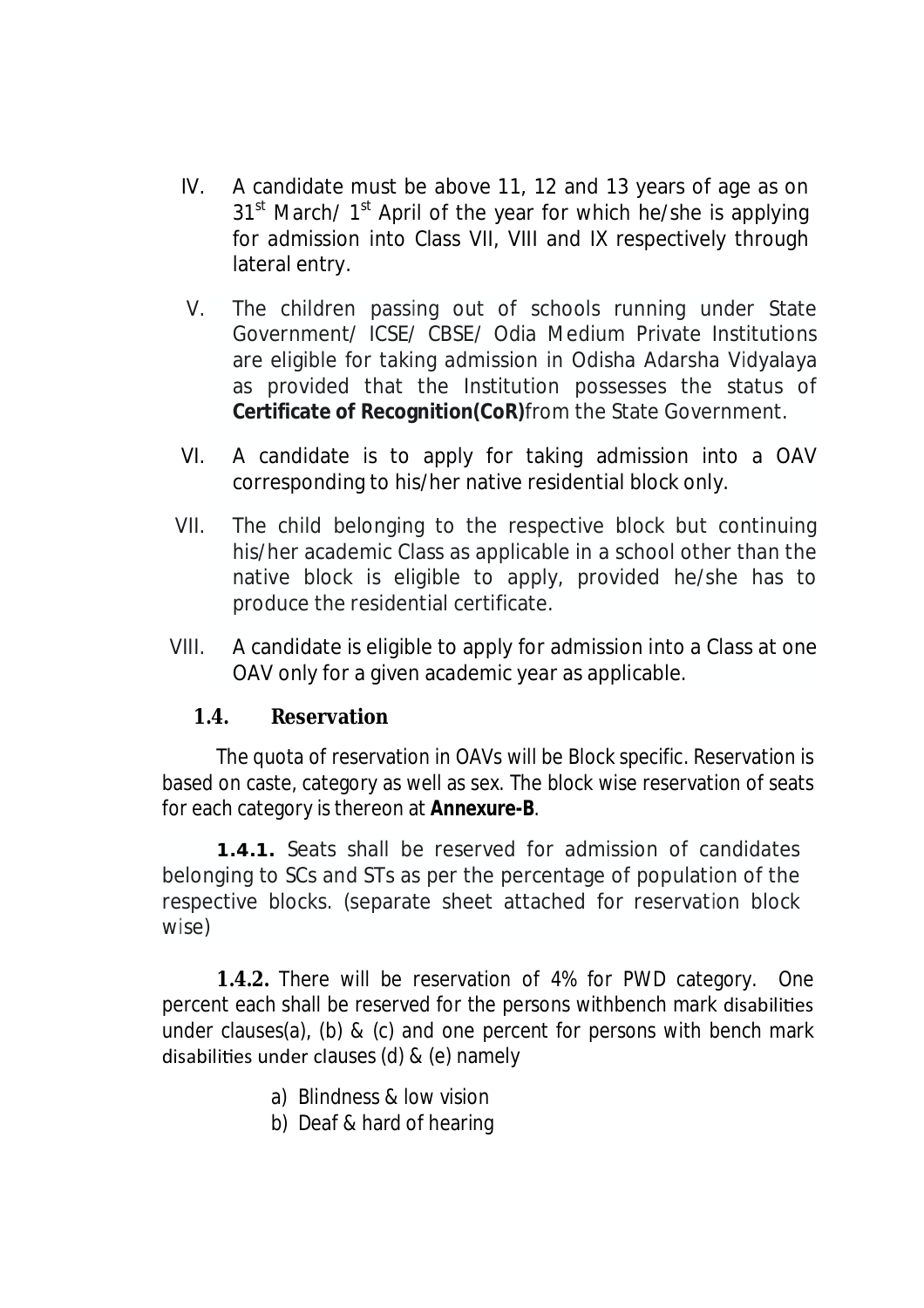- c) Locomotors disability including Cerebral Palsy, leprosy cured, dwarfism, acid attack victims and muscular dystrophy.
- c) Autism, intellectual disability, specific learning disability and mental illness.
- d) multiple disabilities from amongst persons under clauses (a) to (d) including deaf-blindness

 Persons with more than 40% of any disability as certified by a competent certified authority appointed under section 57(1) of " Rights of Persons with Disabilities Act, 2016" irrespective of nature of disability, shall be eligible for reservation.

 Their selection shall be made first and they will occupy most of respective caste category & sex category. To claim reservation one has to attach self certified copy of the certificate with the application form.

**1.4.3.** Preference will be given in admission to the wards of employees of OAVs on priority basis. They have to appear the entrance test as they will be selected against the posts earmarked for respective category.

**1.4.4.** As per recommendation of the Hon'ble MLA admission of students will be done as follows:-

**1.4.4.1.** Where there is geographical jurisdiction of two MLAs in one block where OAV has been established, two seats reserved for MLAs may be divided among them equally and one MLA may recommend for one student each.

**1.4.4.2.** Where there is geographical jurisdiction of more than two MLAs in one block where OAV has been established, two seats reserved for MLAs may be allotted to two MLAs one each having highest number of electoral population in the block in the descending order since there are only two seats. They may recommend name of one student each for admission in the OAV established in the block. The other MLA having geographical jurisdiction over the same Block and having less number of electoral population in the Block, may not be allotted any seat for recommending the name of the student for admission in OAV.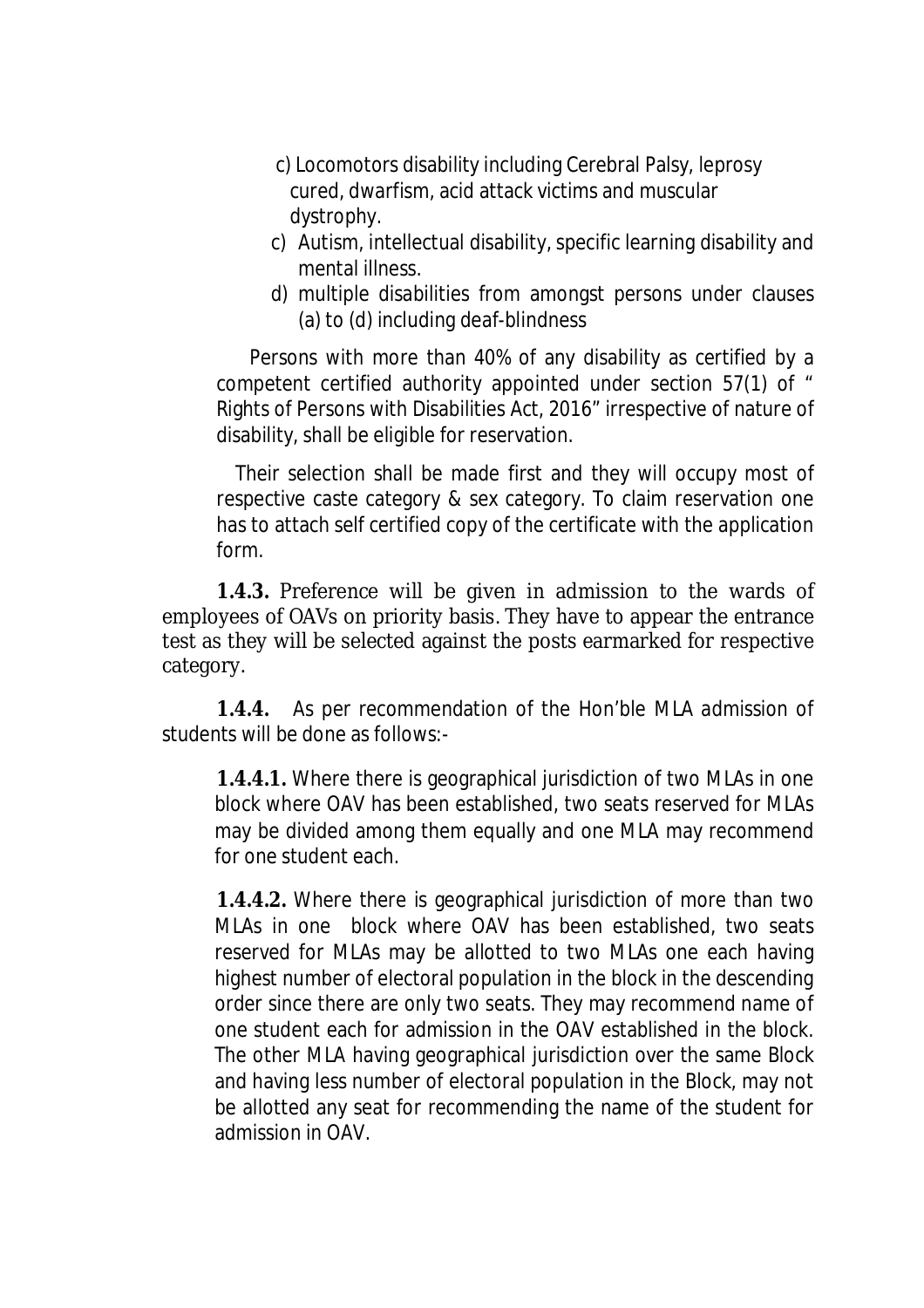**1.4.4.3**. In case of an OAVS meant / designated for one block under the geographical jurisdiction of one MLA has been constructed on the land of a different block under the geographical jurisdiction of another MLA, two seats MLAs should be allotted to the MLA in whose jurisdiction the designated OAVS should have been originally constructed subject to the availability of suitable land.

**But it is mandatory that the recommended child should have appeared the Entrance Test to avail the recommendation.** If there are more than one District in the constituency area of Hon'ble MP (Lok Sabha), then the DEO receiving the letter of recommendation letter for admission shall take the status of admission on recommendation of Hon'ble MP (Lok Sabha) from the DEOs of other districts coming under the constituency of Hon'ble MP (Lok Sabha) before allowing the recommended candidate for admission. The proposal for admission through Hon'ble MP (Rajya Sabha) should be sent to the SPD, OAVs through the DEO of the District for admission, only to keep a track of the students taken admission in this quota at the state level. Such seats will be covered over & above the sanctioned strength of the class. In all such cases i.e. in case of recommendation of Hon'ble MP (Lok Sabha) or Rajya sabha, the recommended candidate should have appeared the entrance test.

 **1.4.5**. The Collector as the Chairman of the Management Committee can allow two seats per class VI only over and above the sanctioned strength for admission of orphan children on priority/ the wards of the employees of Odisha Adarsha Vidyalaya, in exceptional cases to provide opportunities to deprived/ deserving children. It is mandatory that the recommended child must have appeared the Entrance Test to avail the recommendation.

 **1.4.6.** 50% seats are to be reserved for girls in each category. In case of non-availability of students in any category; the vacancies shall be transferred as follows and filled up accordingly.

| SI.No | Vacancies in | Vacancies transferred |
|-------|--------------|-----------------------|
|       |              | I to in order of      |
|       |              | ST followed by UR     |
|       |              | SC followed by UR     |

In case there are any unfilled seats reserved for girls, the same shall be filled by boy student of the respective category.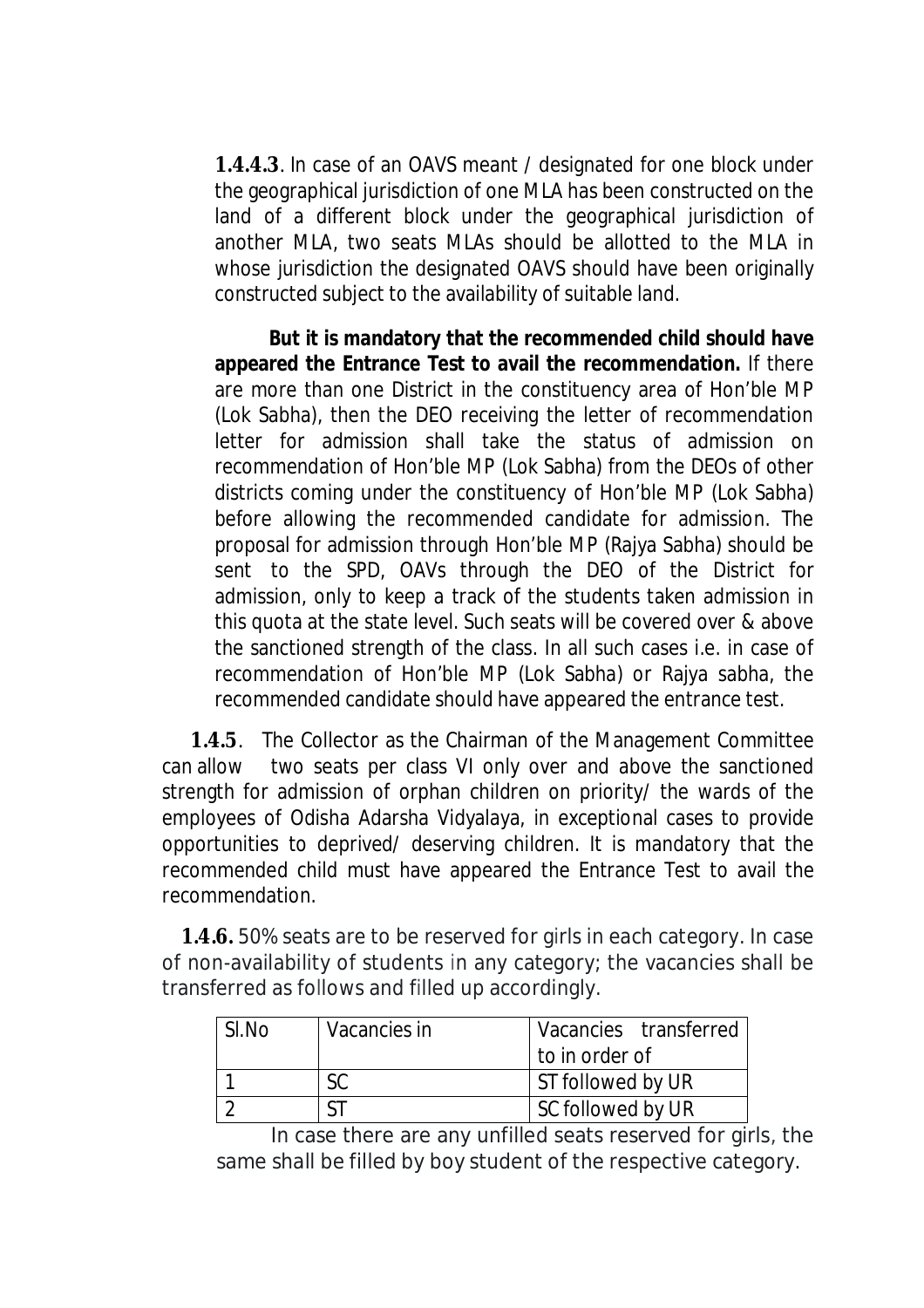**1.4.7.** 5% of seats will be kept reserved for the children of the employees of State Government and State PSUs of the respective Blocks. Such seats will be covered in the respective categories to which the children belong. In case of nonavailability of such children, the seats will be brought to the general pool as per the categories.

## **1.5.Procedure of Admission**

**1.5.1.** Admission to classes VI, shall be done in 314 OAVs opened till date (list annexed) through entrance test to be conducted at OAVs under the direct supervision of Principals/In-charge Principals of the OAVs /DEOs of the district.

**1.5.2**. The B.S.E, Odisha, Cuttack shall publish advertisement for admission and shall invite applications from the eligible students for admission into Adarsha Vidyalayas for class-VI for the year 2022-23.

Documents required such as;

- I. Certificate in support of date of birth
- II. Certificate in support of Class in which she/he was last studied or reading from concerned Head Master of the school.
- III. Residential certificate from concerned Sarapanch/ Councilor/ Corporator/ Competent authority.
- IV. Aadhar details of the student and parents

**How to apply:- Please see the instructions in the advertisement made by B.S.E Odisha, Cuttack.** 

**1.5.3.** The candidate has to apply online in the process intimated by B.S.E Odisha and specified in the advertisement. If somebody needs support they may download the form and after filling it, shall submit to the Principal where the candidate desires to read. The Principal of the OAV shall enter the matter on the website of B.S.E, Odisha on the same date.

**1.5.4**. There will be an entrance test for admission of students in Odisha Adarsha Vidyalayas or in the selected venues as notified from time to time. The B.S.E. Odisha will intimate the candidates about the date and venue of entrance test. The entrance test shall be on OMR based answer sheet.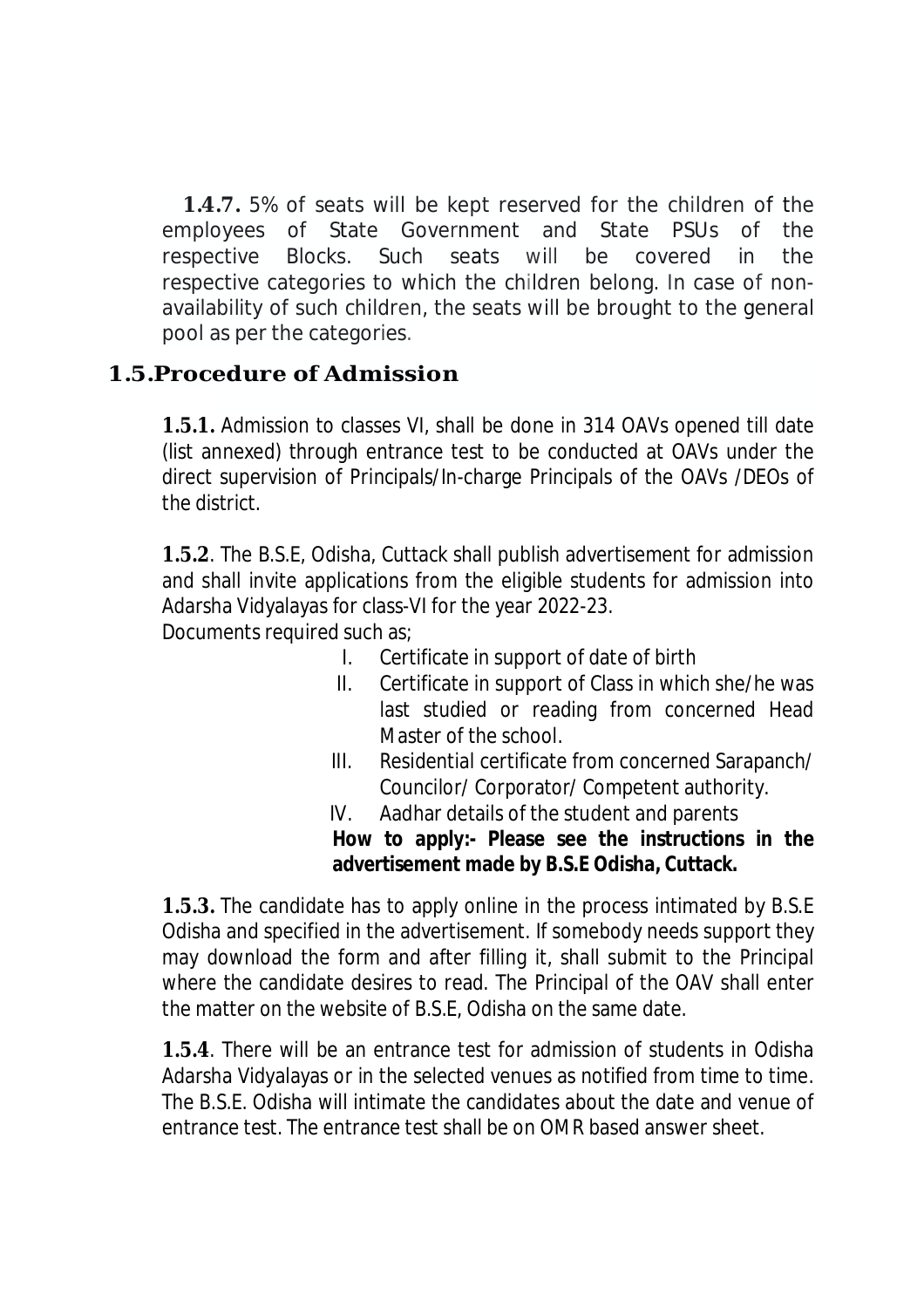**1.5.5.** After the conduct of entrance test, the answer papers will be collected by the Board personnels, evaluate & publish the common merit list & send to the Principal /DEO for further action at their end.

**1.5.6.** After receipt of the common merit list, The Principal under the supervision of DEO of the district shall select candidate as per the reservation of candidates and distribution of Seats as at **Annexure–B**. The category wise select list and the wait list shall be submitted for approval of the Collector & Chairperson OAVS. The category wise select (approved) list shall be published and disposed in the district website, BEO office and respective OAV. There shall be a minimum gap of 7 days for completion of admission from first phase Select List. The left over vacancies shall be filled up from the approved wait list of the Collector & the Chairperson.

 If within the given time for admission, an applicant fails to take admission or fails to produce required documents / testimonials after proper intimation to the candidate/ parent , his / her name shall be struck off and next phase selection shall take place. The Second select List shall be given though the approved wait list after striking off names who failed to take admission within given time frame of first Selection List. Similarly the third selection List may be drawn up after expiry of 7days of Second Selection List if wait list is exhausted. In each phase 7days time shall be allowed for completion of admission. Once the common merit list, select list & wait list is approved by the Collector, the next select list from the common merit list required shall be approved by the District Education officer.

**1.5.7.** The Principal of Odisha Adarsha Vidyalaya of the block shall take steps to admit selected students duly verifying the documents/ certificates of the selected candidate and maintain 'Admission and Withdrawal Register' for the school.

**1.5.8.** In case of any dispute in admission, the decision of the Collector and Chairman of Management Committee for Odisha Adarsha Vidyalayas shall be final.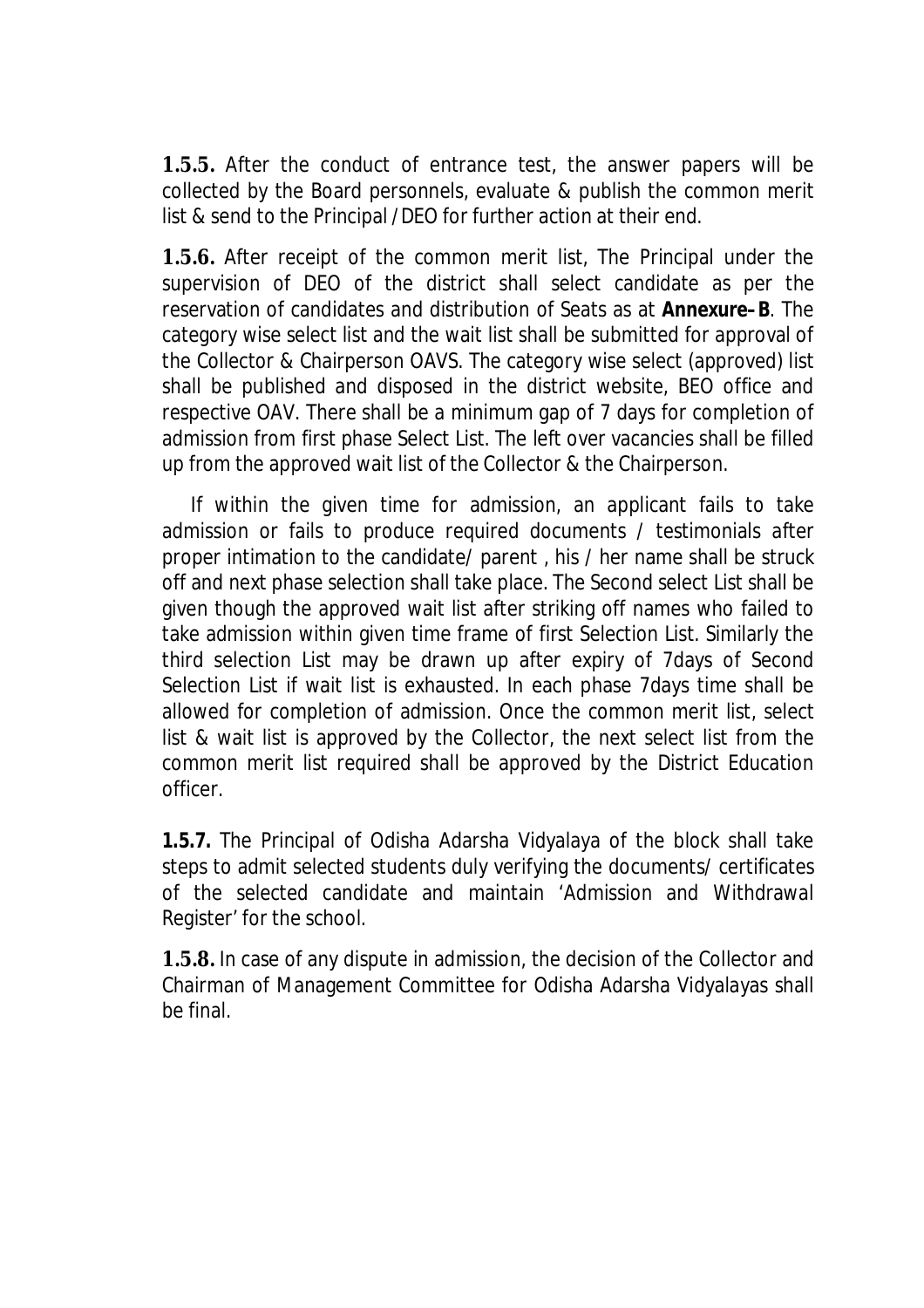### **1.6. Conduct of examination**

The entrance test would consist of one paper with objective type questions of subjects like Mathematics, Science, Social Science and English of Class-V, standard for entrance test of Class-VI. The questions would be asked in English & Odia script only and will be of two hours duration. There will be total 52 numbers of questions carrying one mark each per question.

### **1.7. Procedure For Conducting The Examination**

### **1.7.1**. **Control & Supervision**

The Entrance Examination of2020-21 will be conducted at OAVs/ the block point in the block headquarter high school or the centre selected by the DEO/B.S.E, Odisha, Cuttack. Appointment orders to the centre superintendents shall be issued by the B.S.E, Odisha, Cuttack who will remain in charge of conduct of the examination. BS.E. Odisha shall prepare DR OAV wise and upload admit cards. The candidates shall download the admit cards & if fails, they may contact Principal concerned who will support them to down load the admit card. The B.S.E., Odisha shall engage squads at different level to monitor the conduct of entrance examination. Detail guidelines for conduct of entrance examination shall be sent to the examination centre by the B.S.E., Odisha, Cuttack. Soon after the examination is over, the superintendent shall seal the OMR sheets in presence of other invigilators (as instructed by the Board) & hand over the packets to the board personnels.

### **1.7.2. Invigilation**

The Board of Secondary Education Odisha shall send instructions manual for invigilation work during the examination.

### **1.8. Transfer of Student from one OAV to other OAV**

- I. The students reading in class VI, VII & VIII only may seek for transfer from one OAV to other OAV only when there is no OAV in his /her present block**.**
- II. Students reading in class  $IX XII$  are not eligible because they have already been enrolled in CBSE, New Delhi.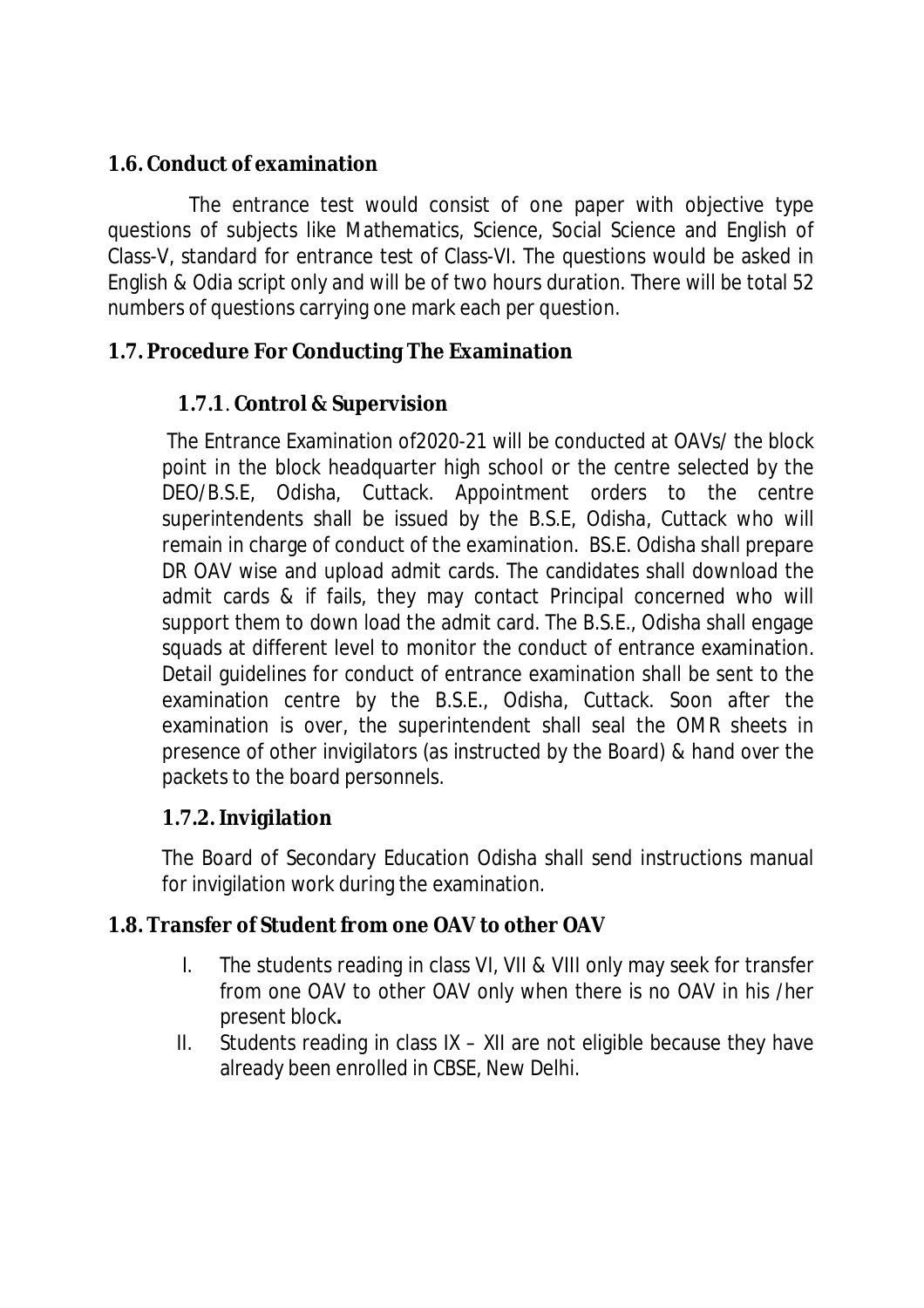- III. Transfer of student is only possible to the Vidyalayas where seat in the respective category are available.
- IV. Transfer of student from one OAV to other is possible only when parent or the guardian is transferred / the OAV is opened in his own block or on other ground for the growth of education of the child.
- V. The transfer of the student within the district can only be made effective after the permission is obtained from the Collector and Chairman OAVs of the District. For the purpose the parents will have to apply to the Principal of the OAV in which his/her child will read after the transfer is made effective. The Principal of the said OAV will verify that there is vacancy of seat in the desired category (the category to which the child belongs). The parents will submit the same to the Principal, OAV in which presently the child is reading. The Principal of the present OAV will request the Collector & DM & Chairman OAV of the district in file & after getting approval from the Collector, the Principal of the OAV where the student is reading shall issue TC for his/her admission in the desired OAV.
- VI. The transfer of the student from one district to another shall be effective only after getting permission from the State Project Director, OAVS, Bhubaneswar. For this purpose the parents will have to apply to the Principal of the OAV in which the student will prosecute his/her study after transfer. The Principal of the said OAV will verify the request & shall forward the application to the State Project Director, OAVS only when there is vacancy of seat in his/her Vidyalaya in the category to which the child belongs. After getting approval order from the State Project Director, OAVS, the TC will be issued by the OAV in which the child is presently reading for his /her admission in desired OAV. For this purpose parents should be discouraged to visit OAVS physically. The proposal should be sent through mail i.e. info@oav.edu.in. The order of approval will be communicated through the OAVS mail to both the concerned OAVs.
- VII. The transfer of student is allowed till the last date of admission declared by the SPD, OAVS. No transfer of student shall be allowed after the last date of the admission. The Principals of the OAVs shall not forward the request of any parents after the admission date is over.